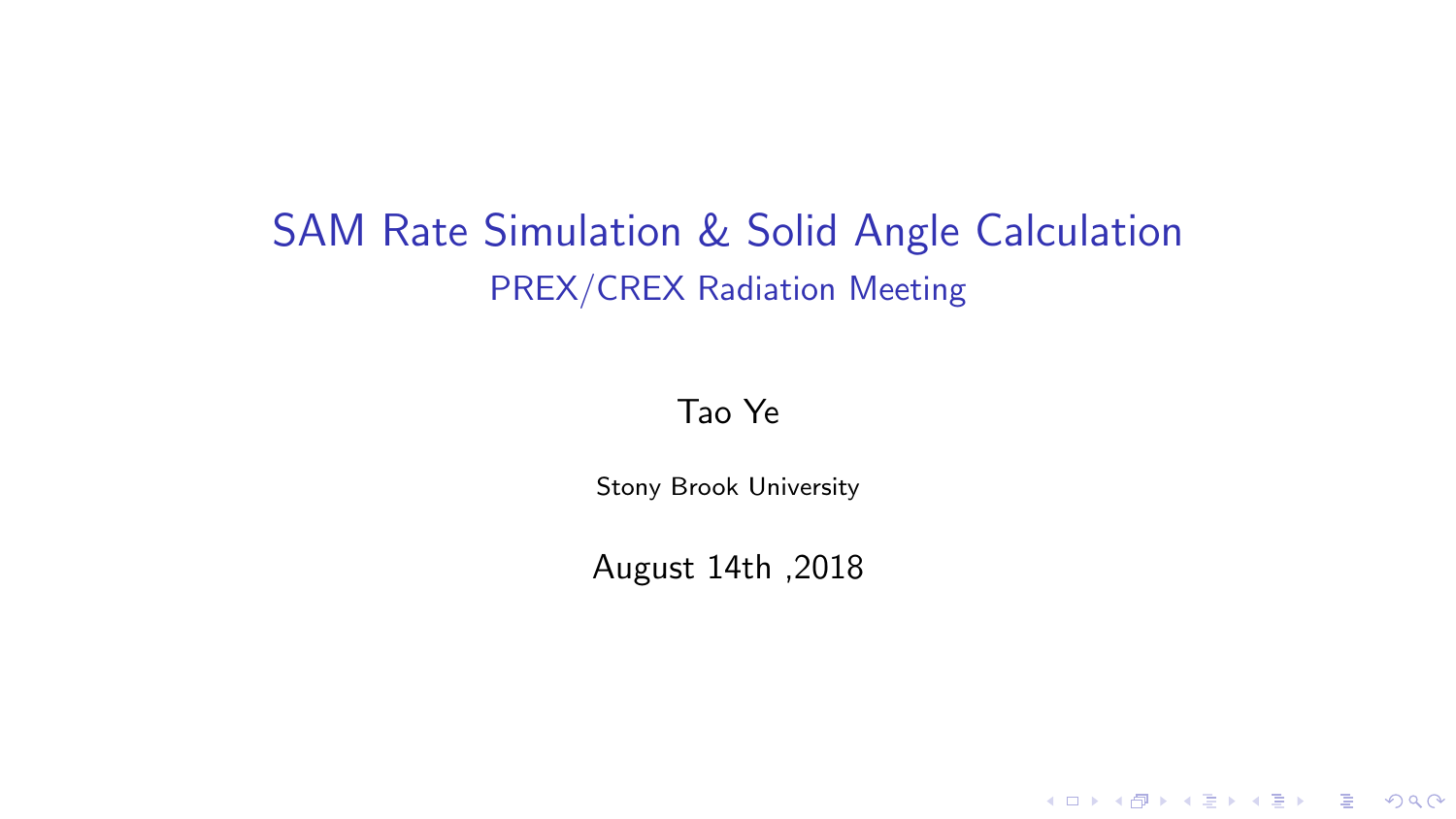### In this presentation

- $\blacktriangleright$  Reminder: By moving target 5cm upstream, we saw SAM rate is lower at larger angle position  $(R > 8.5$  cm)
- $\blacktriangleright$  Purpose: just try to understand rate drop with new target position  $\circ$ : NOT for discussing collimator design
- ▶ Comparison 1- remove collimator :new target position vs old target position  $\Rightarrow$  for SAM rate: rate changes at 1% with new position

**KORK ERKER ADAM ADA** 

- $\triangleright$  Comparison 2- at new target position : with vs w/o collimator  $\Rightarrow$  Collimator trims off large angle events
- $\triangleright$  Solid angle effect is at  $1\%$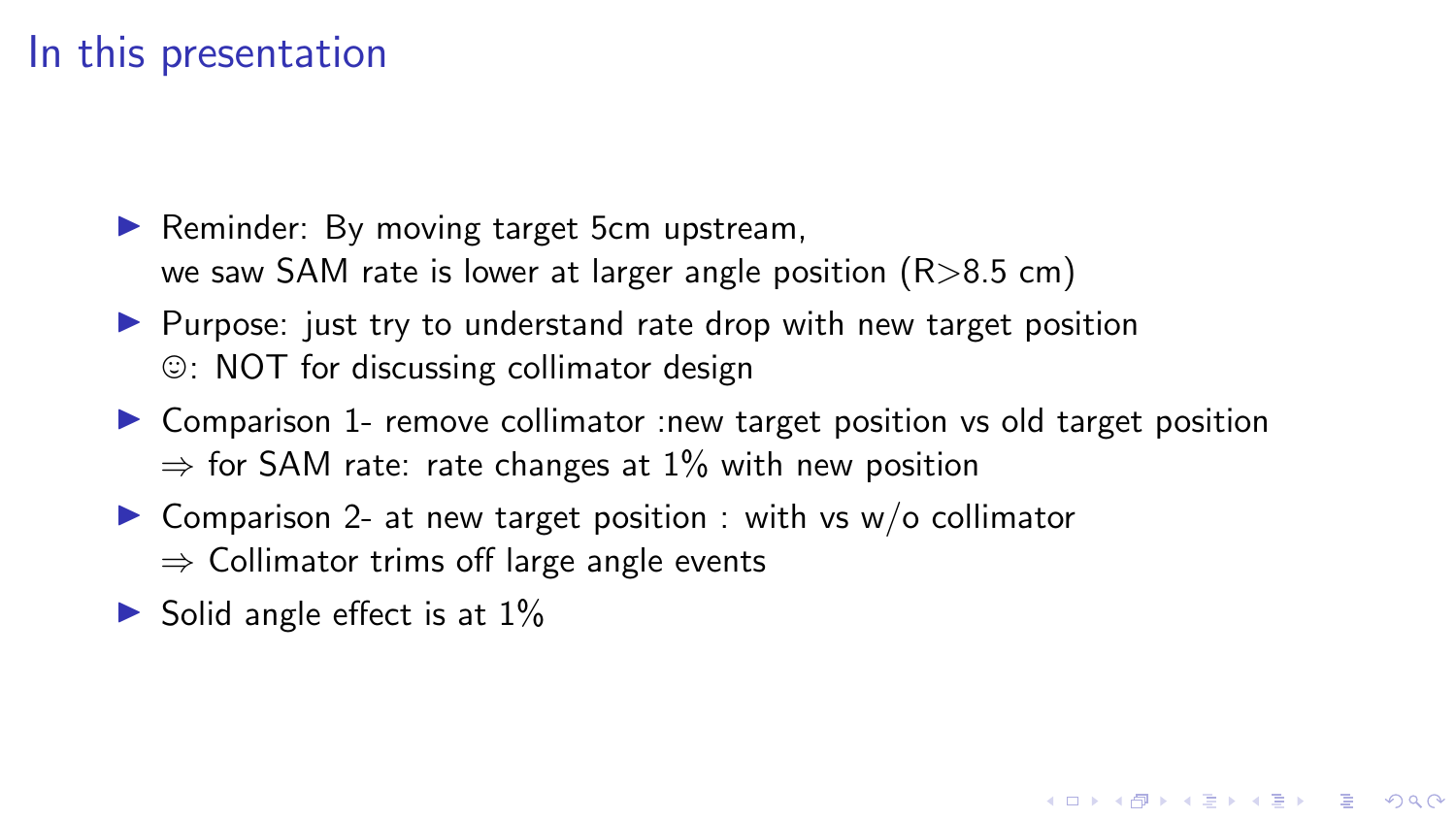# Reminder: Geant 4 Run information

#### Beam Parameters

- ▶ New Target Position:-110 cm
- Target Material: Pure Lead  $(11.39 \text{ g/cm}^3)$
- Target Thickness: 0.05 cm  $(0.569 \text{ g/cm}^2)$
- $\blacktriangleright$  Beam Energy: 1.0 GeV
- $\blacktriangleright$  Beam Current: 70  $\mu$  A
- Raster:  $4 \text{ mm} \times 4 \text{ mm}$
- ▶ Physics List: FTFP\_BERT\_HP

#### Beamline

- $\blacktriangleright$  Collimator
- $\blacktriangleright$  Septum
- $\triangleright$  No Magnetic Field Applied
- $\blacktriangleright$  Al Can Wall thickness: 0.065 inch = 1.651 mm

**KORK EXTERNE DRAM** 

▶ SAM Quartz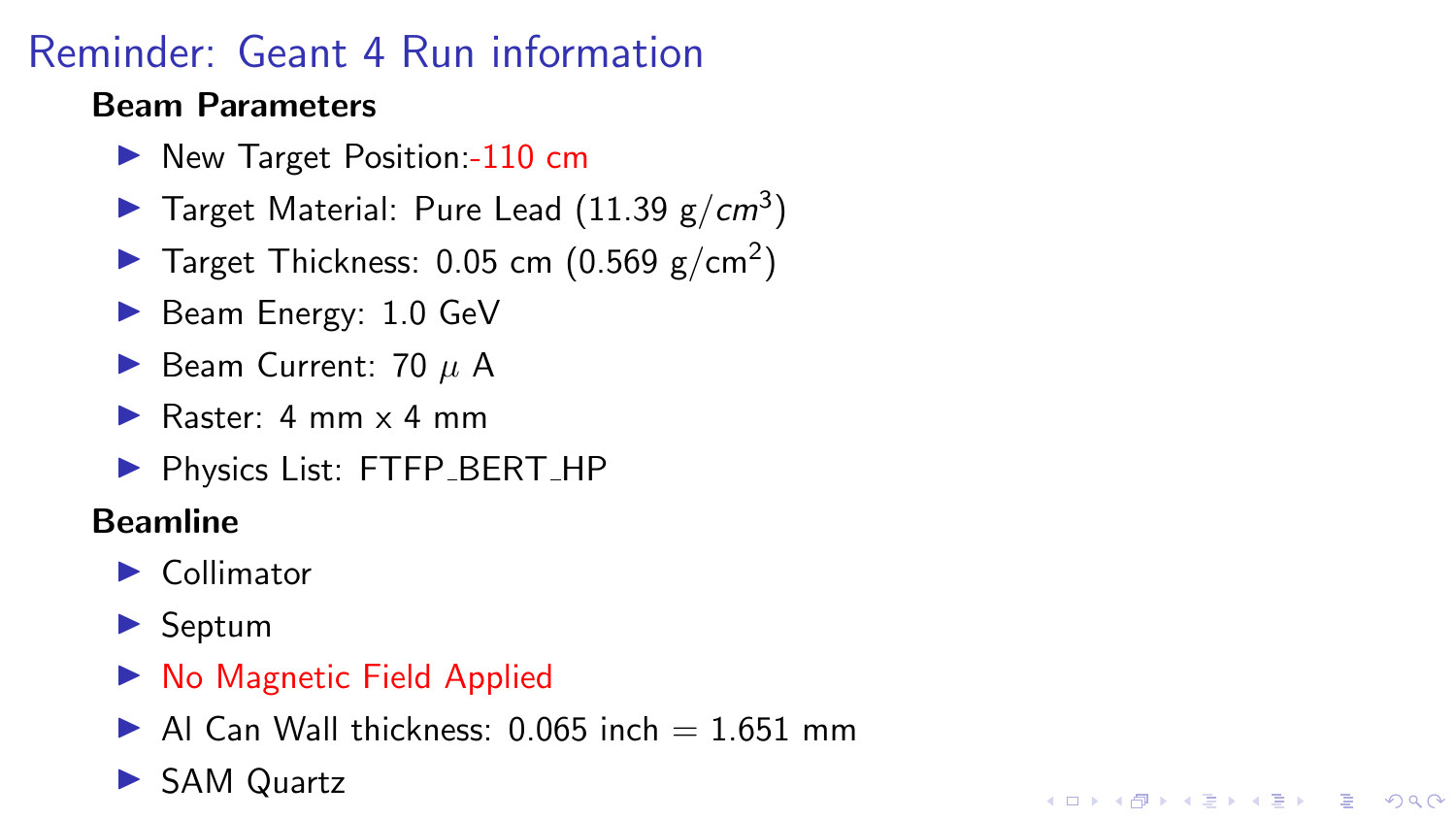### Reminder: SAM Rate - 1.25 cm x 2 cm Active Area, 0.6 cm thickness



Table: Rate with Collimator

**KORK EXTERNE DRAM** 

Width for 70  $\mu$ A beam current, 46% energy resolution, 120 Hz quadruplet Asymmetry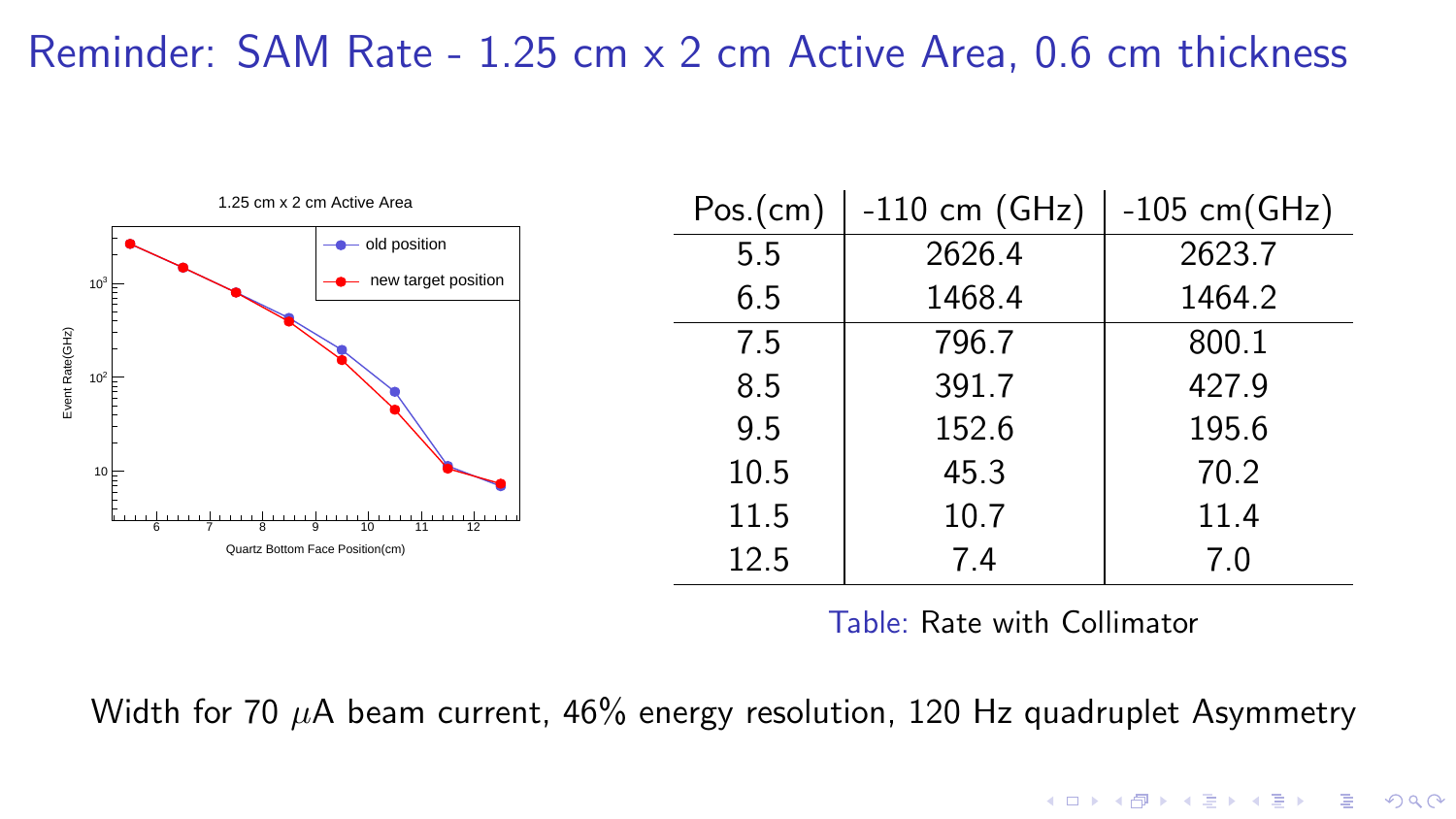### Reminder: SAM Rate - 2 cm x 2 cm Active Area, 0.6 cm thickness



Width for 70  $\mu$ A beam current, 46% energy resolution, 120 Hz quadruplet Asymmetry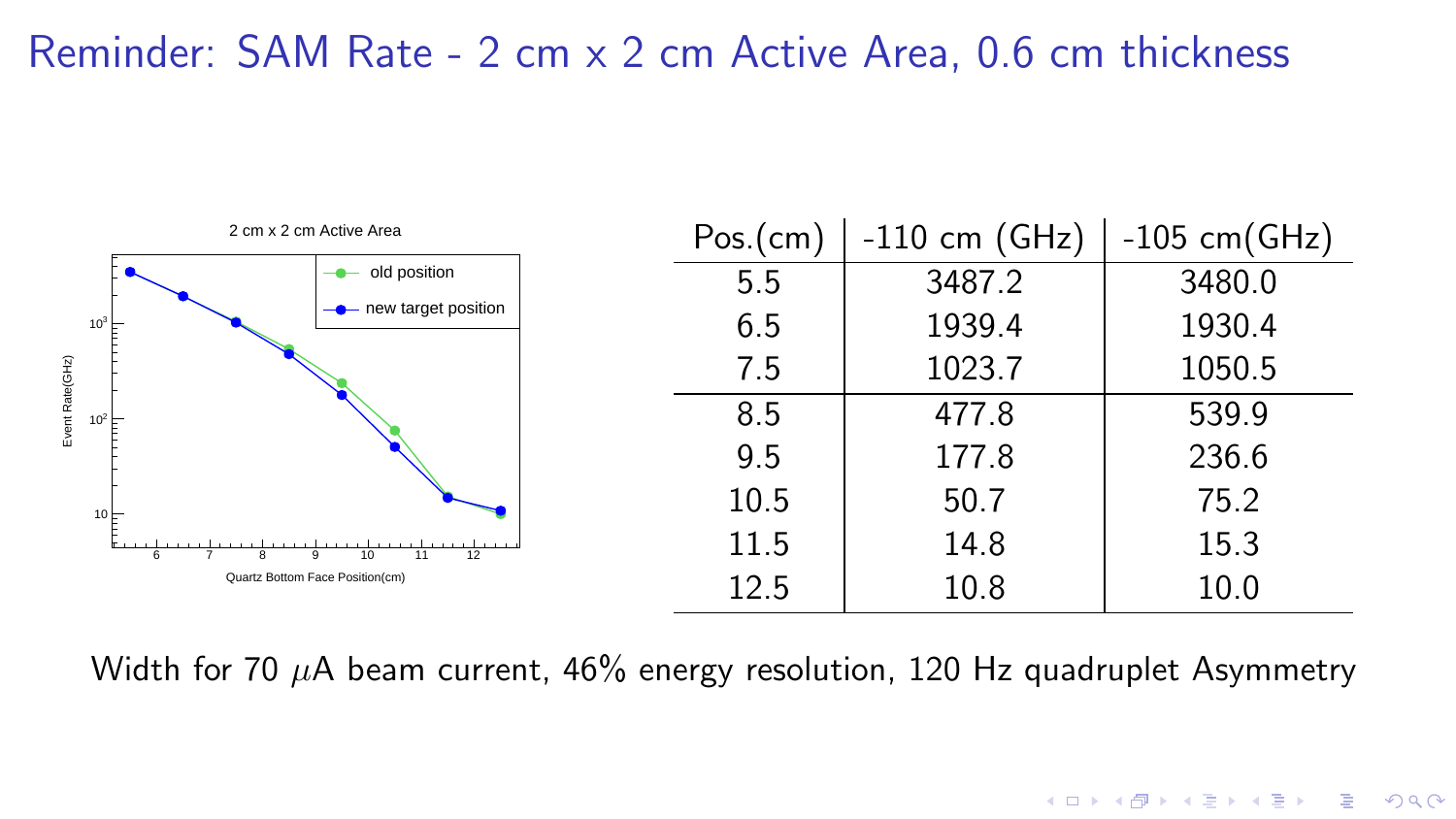## Collimator removed: New Target Position vs Old Position

SAM Rate - 2 cm x 2 cm Active Area, 0.6 cm thickness



| Pos.(cm) | $-110$ cm (GHz) | $-105$ cm(GHz) |
|----------|-----------------|----------------|
| 5.5      | 3483.3          | 3484.2         |
| 6.5      | 1939.0          | 1940.2         |
| 7.5      | 1059.5          | 1061.0         |
| 8.5      | 591.5           | 593.8          |
| 9.5      | 330.4           | 340.0          |
| 10.5     | 124.2           | 133.2          |

Table: Rate without Collimator

**KORK ERKER ADAM ADA** 

Position effect is below 1% or it could be solid angle effect or Random number error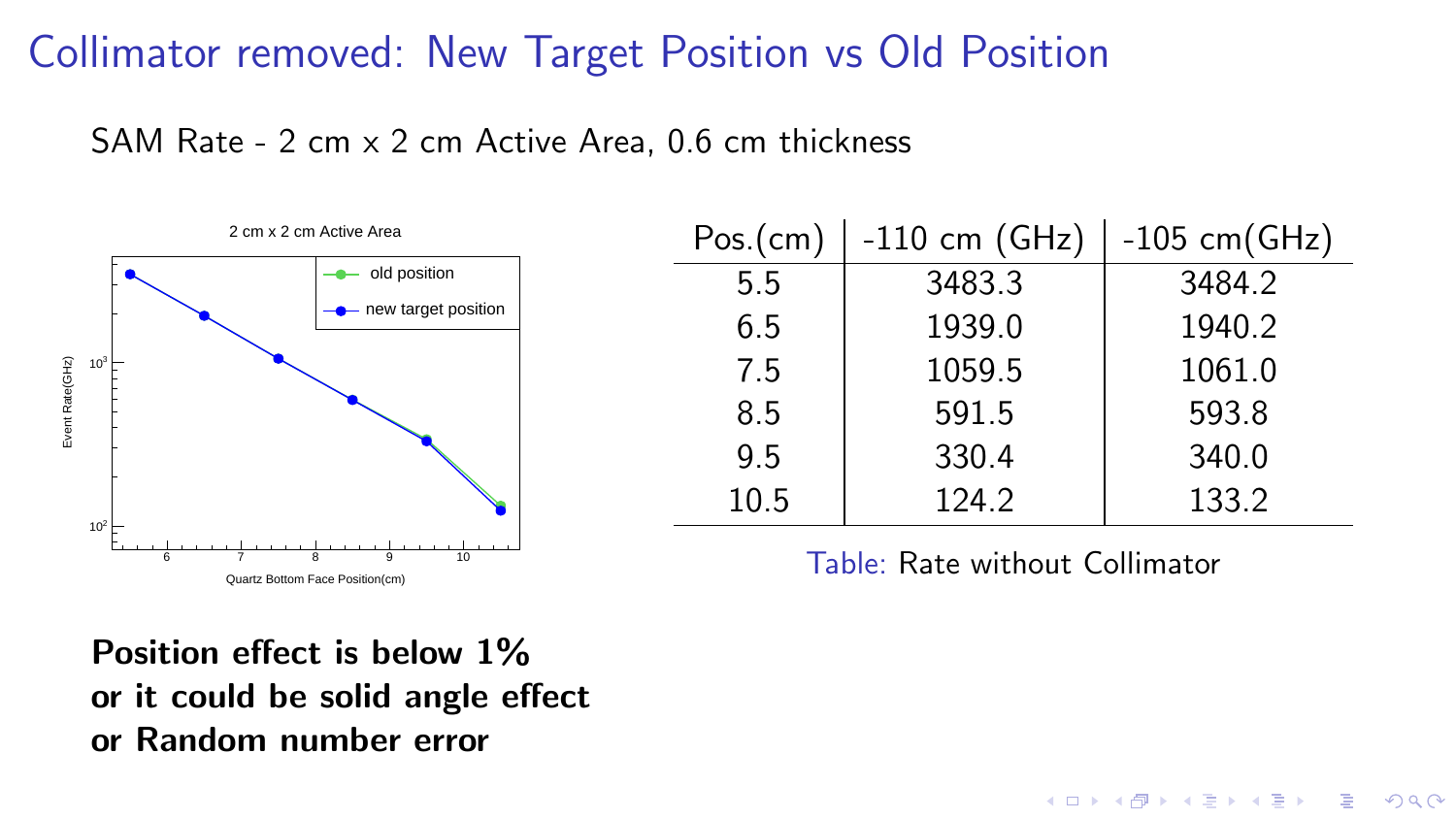## New Target Position: with vs w/o Collimator





| Pos.(cm) | w (GHz) | $w/o$ (GHz) |  |
|----------|---------|-------------|--|
| 5.5      | 3487.2  | 3483.3      |  |
| 6.5      | 1939.4  | 1939.0      |  |
| 7.5      | 1023.7  | 1059.5      |  |
| 8.5      | 477.8   | 591.5       |  |
| 9.5      | 177.8   | 330.4       |  |
| 10.5     | 50.7    | 124.2       |  |

Table: Rate at new target position

Lower rate (starting at  $R=8.5$  cm) is caused by collimator

٠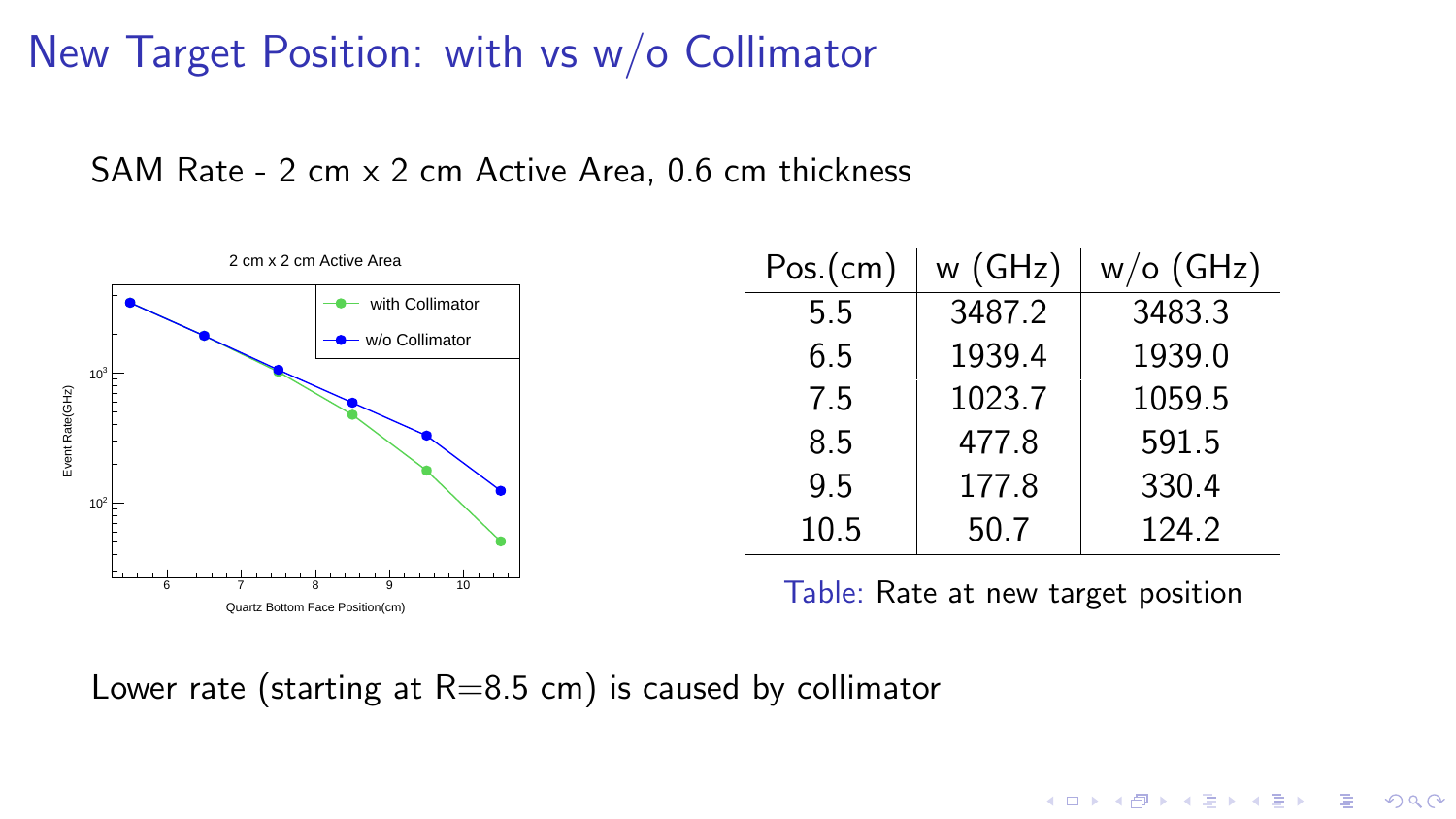## Solid Angle Calculation

 $\blacktriangleright$  Two Methods are used for cross-check

- 1. Analytical Calculation
- 2. Monte-Carlo Sampling Method

K ロ ▶ K 個 ▶ K 할 ▶ K 할 ▶ 이 할 → 900 Q

► Solid Angle affect at  $\sim 1 \%$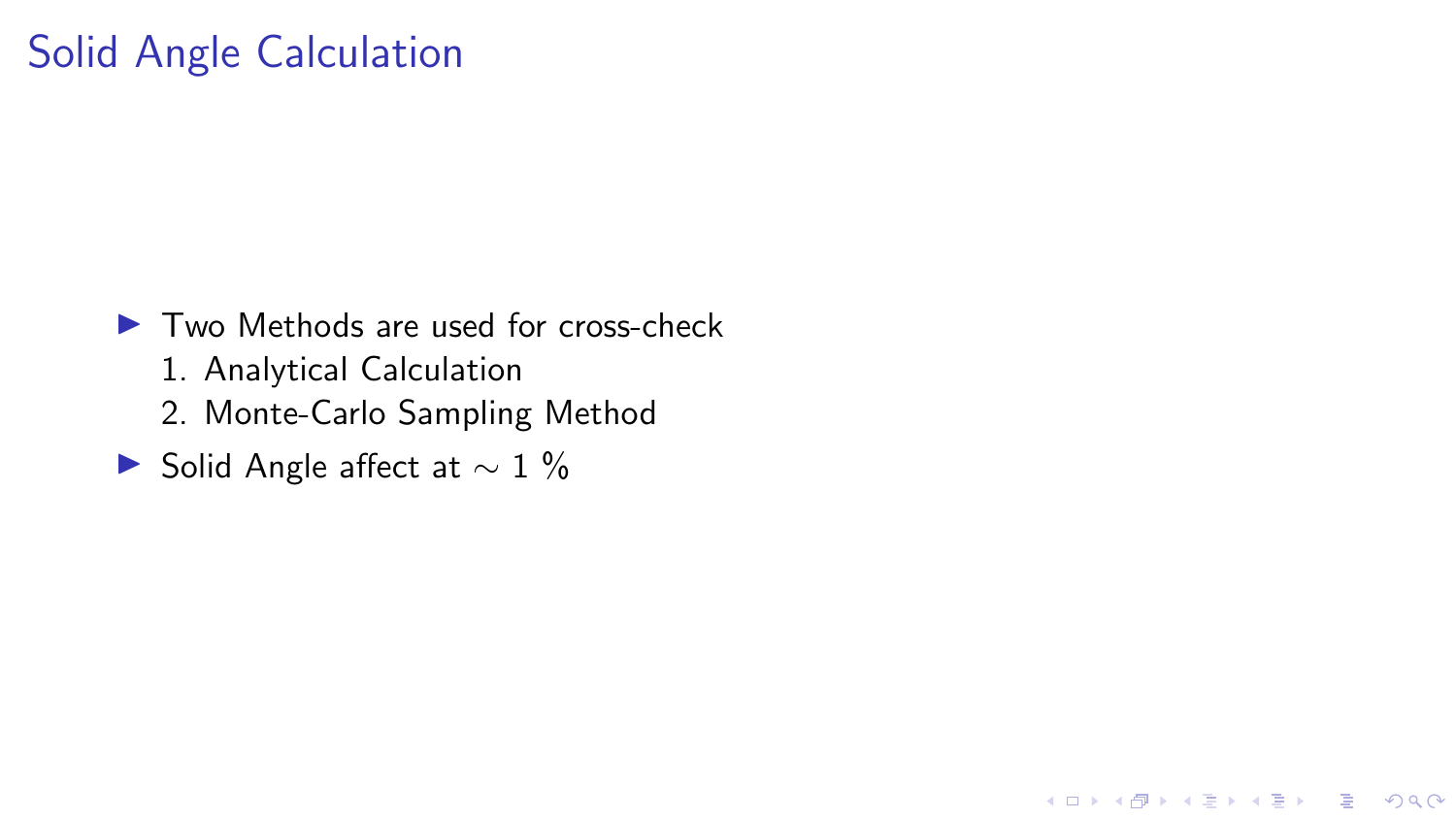#### Solid Angle Calculation: Simple case

For a rectangle plate (a cm x b cm) placed at  $z=$ d cm, normal to  $\hat{z}$ , the solid angle respect to origin

$$
\Omega(a, b, d) = \int_{-a/2}^{a/2} dx \int_{-b/2}^{b/2} dy \frac{1}{x^2 + y^2 + d^2}
$$
  
=  $4 \arccos \Big( \sqrt{\frac{1 + \alpha^2 + \beta^2}{(1 + \alpha^2)(1 + \beta^2)}} \Big),$ 

where 
$$
\alpha = \frac{a}{2d}
$$
,  $\beta = \frac{b}{2d}$ .



K ロ ▶ K 個 ▶ K 할 ▶ K 할 ▶ 이 할 → 9 Q Q →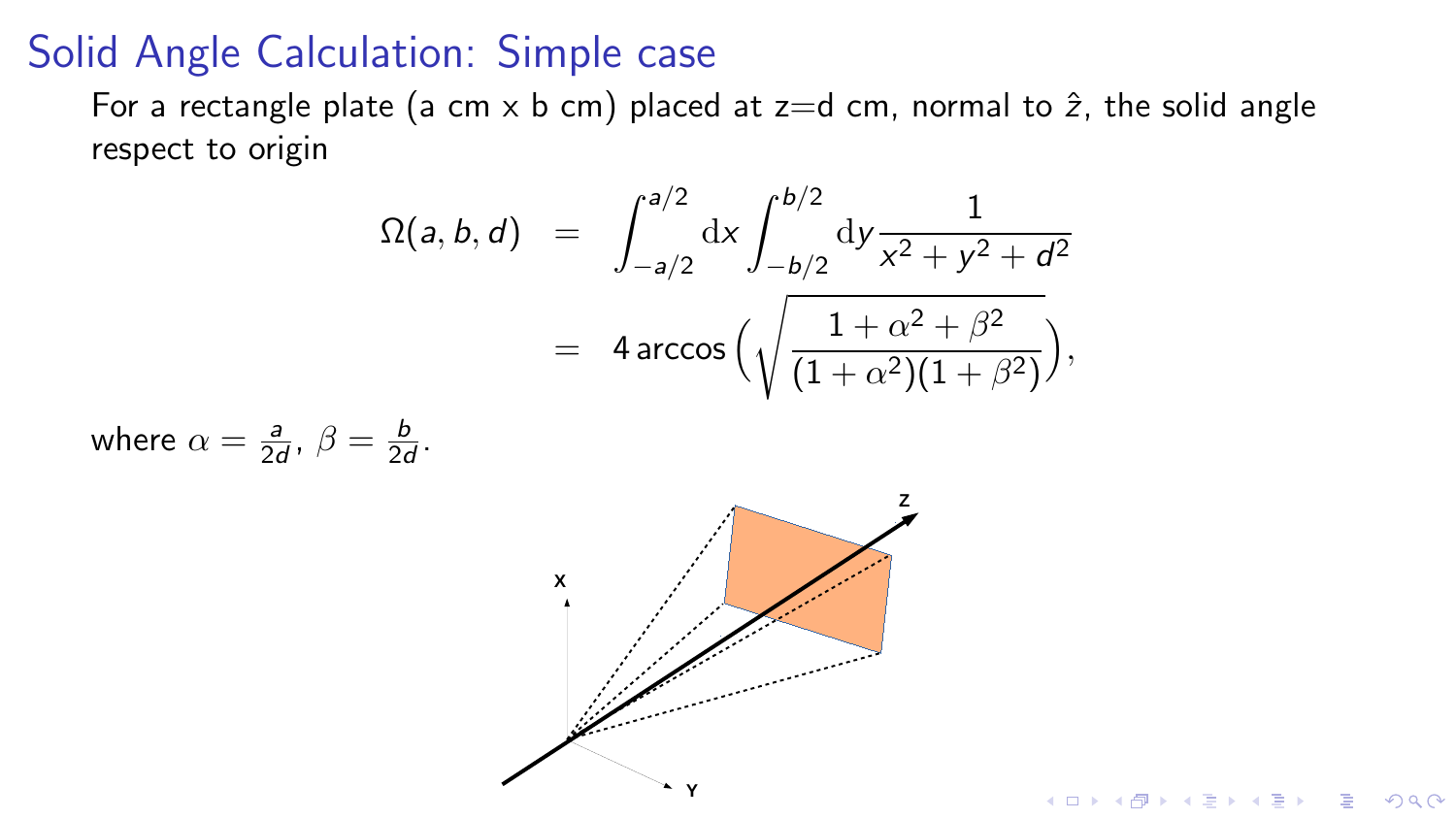## Solid Angle in off-axis: for SAM quartz

For a 2x2 cm SAM quartz , of which the bottom is placed at  $(R, 0, 810)$ , i.e. bottom face is  $R$  cm from beampipe center, new target position(110 cm upstream from pivot)

$$
\Omega_{\mathcal{S}AM} = \frac{1}{2} \Big[ \Omega(2R{+}4,2,810) {-} \Omega(2R,2,810) \Big]
$$

Note: 810 cm is given from prexSim-1.9.0 gdml  $810 = 110 + (237.635 - 105) + 567.765$ 



Figure: not in scale

KO KA KO KERKER KONGK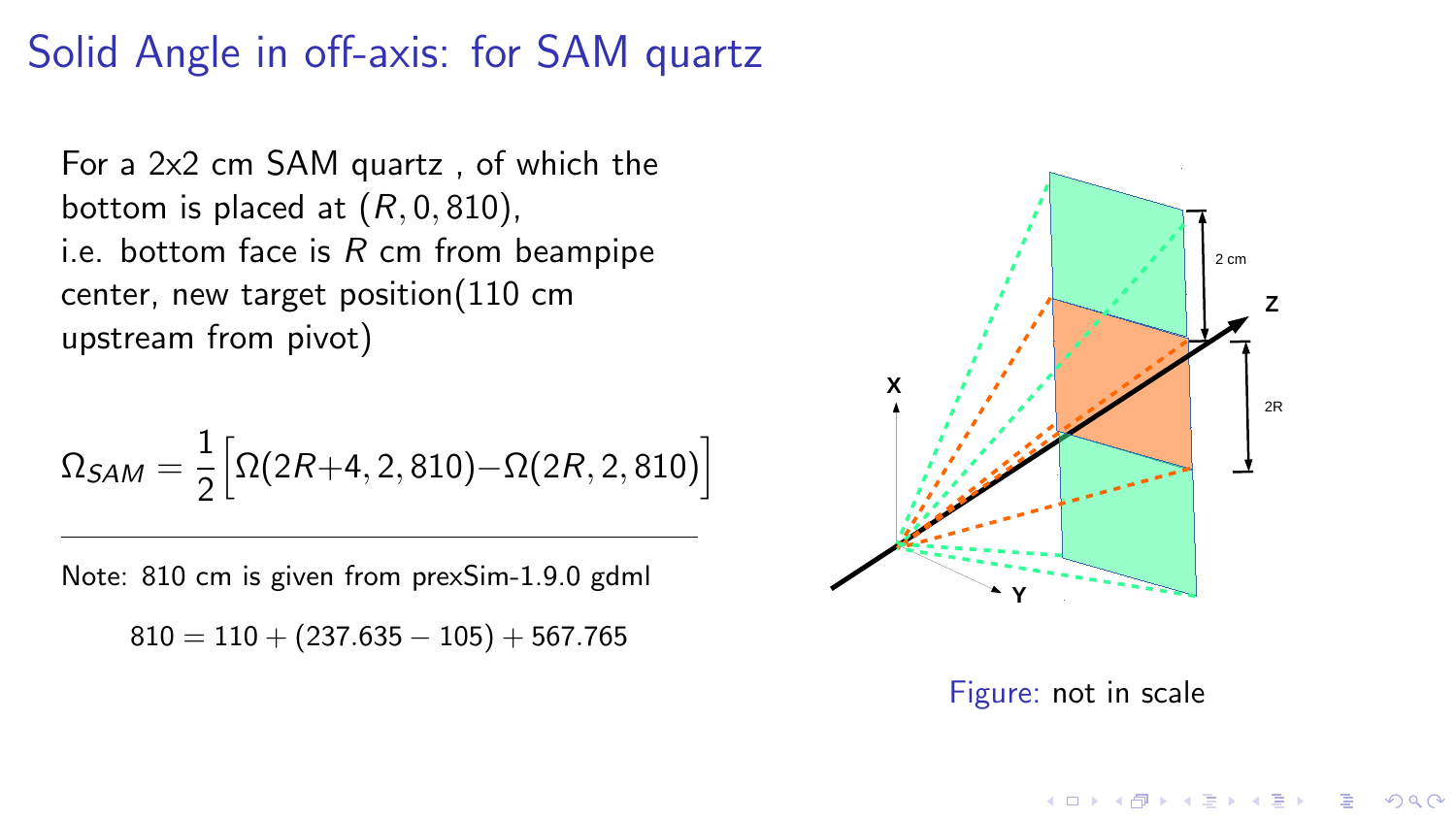#### Cross-check: Monte-Carlo Sampling

Let Geant4 particle gun shoot primary pariticles isotropically in  $4\pi$  solid angle

 $\cos \theta = \text{Uniform}(-1, 1)$ 

 $\phi = \text{Uniform}(0, 2\pi)$ 

Place SAM quartz (2x2 cm) at (R,0,810) and count hits

$$
\frac{N_{SAM}}{N_{tot}} = \frac{\Omega_{SAM}}{4\pi}
$$

So,

$$
\Omega_{SAM}=4\pi\times\frac{N_{SAM}}{N_{tot}}
$$

In practice, beam direction is biased in a 0.0004  $\pi$  cone to get 1% precision with 10<sup>8</sup> event s

$$
\Omega_{SAM}=0.0004\pi\times\frac{N_{SAM}}{10^8}\sim10^{-6}\mathrm{sr}
$$

K ロ ▶ K 個 ▶ K 할 ▶ K 할 ▶ 이 할 → 9 Q Q →